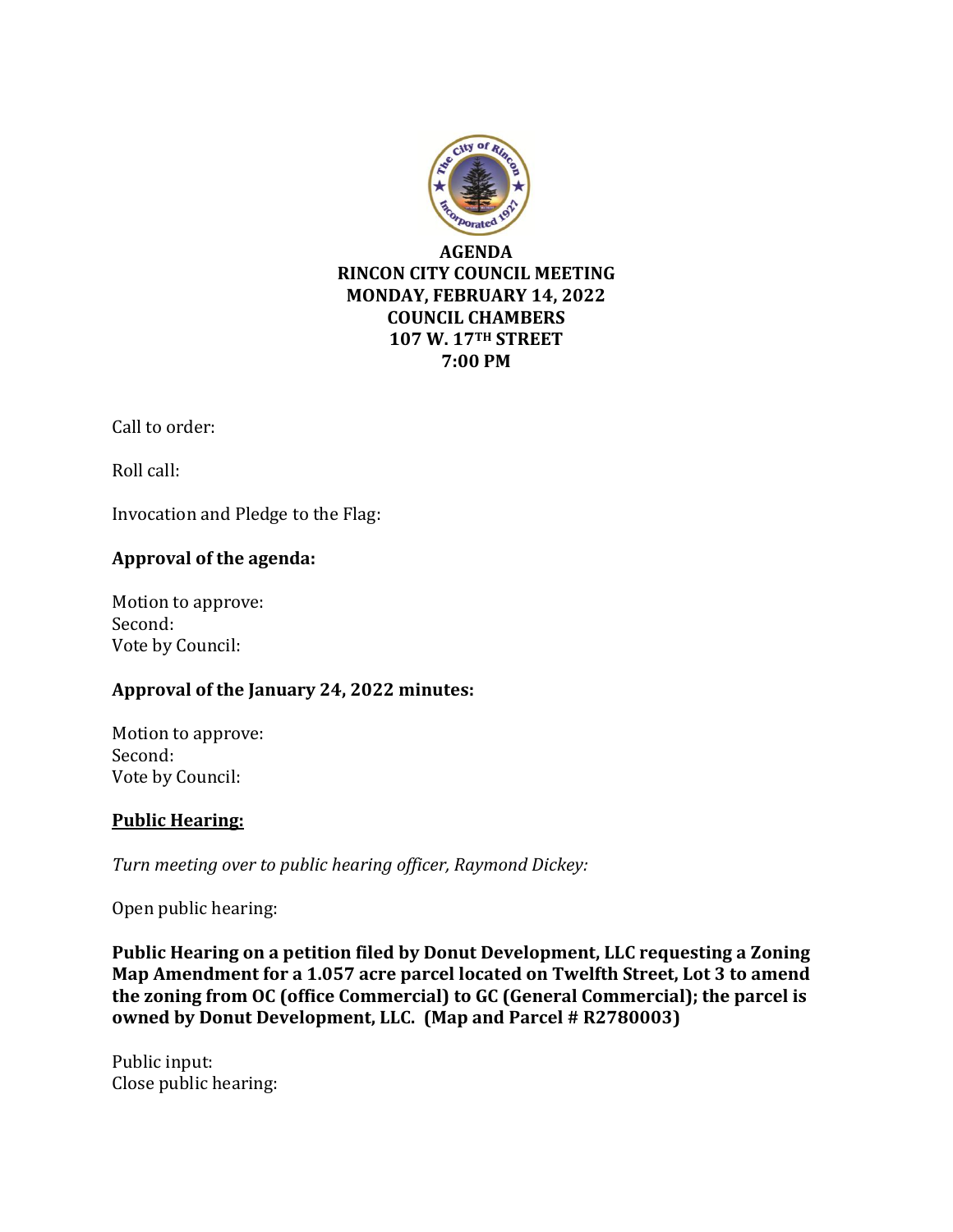*Turn the meeting back over to Mayor Lee.*

**Vote on the first reading of a petition filed by Donut Development, LLC requesting a Zoning Map Amendment for a 1.057 acre parcel located on Twelfth Street, Lot 3 to amend the zoning from OC (office Commercial) to GC (General Commercial); the parcel is owned by Donut Development, LLC. (Map and Parcel # R2780003)**

Motion to approve: Second: Vote by Council:

#### **Old Business:**

**1. Vote on the second reading of a petition filed by Chiragkumar Patel requesting a Zoning Map Amendment for a 4.46 acre parcel located at 0 Fort Howard Road to amend the zoning from R1 to GC (General Commercial); the property is owned by Kenneth P Rule. (Map and Parcel # 04750061A00) (Tabled at the 1/24/2022 meeting)**

Motion to remove from the table: Second: Vote by Council:

Motion to approve: Second: Vote by Council:

#### **2. Griffin Contracting request approval of pay request # 3 in the amount of \$81,234.81 for the 2021 Rincon TSPLOST – Middleground Road. LI #320.4100.549104 (Tabled at the 1/24/2022 meeting)**

Motion to remove from the table: Second: Vote by Council:

Motion to approve: Second: Vote by Council:

**3. Second reading for proposed amendments to the City of Rincon Ordinances Sections 78-7 Traffic and 18-52 Home Occupations and Home Business Offices to amend said ordinances related to the keeping and storing of tractors, trailers, and heavy duty vehicles for personal or business use within residentially zoned property within the City. (Tabled at the 12/20/2021 meeting)**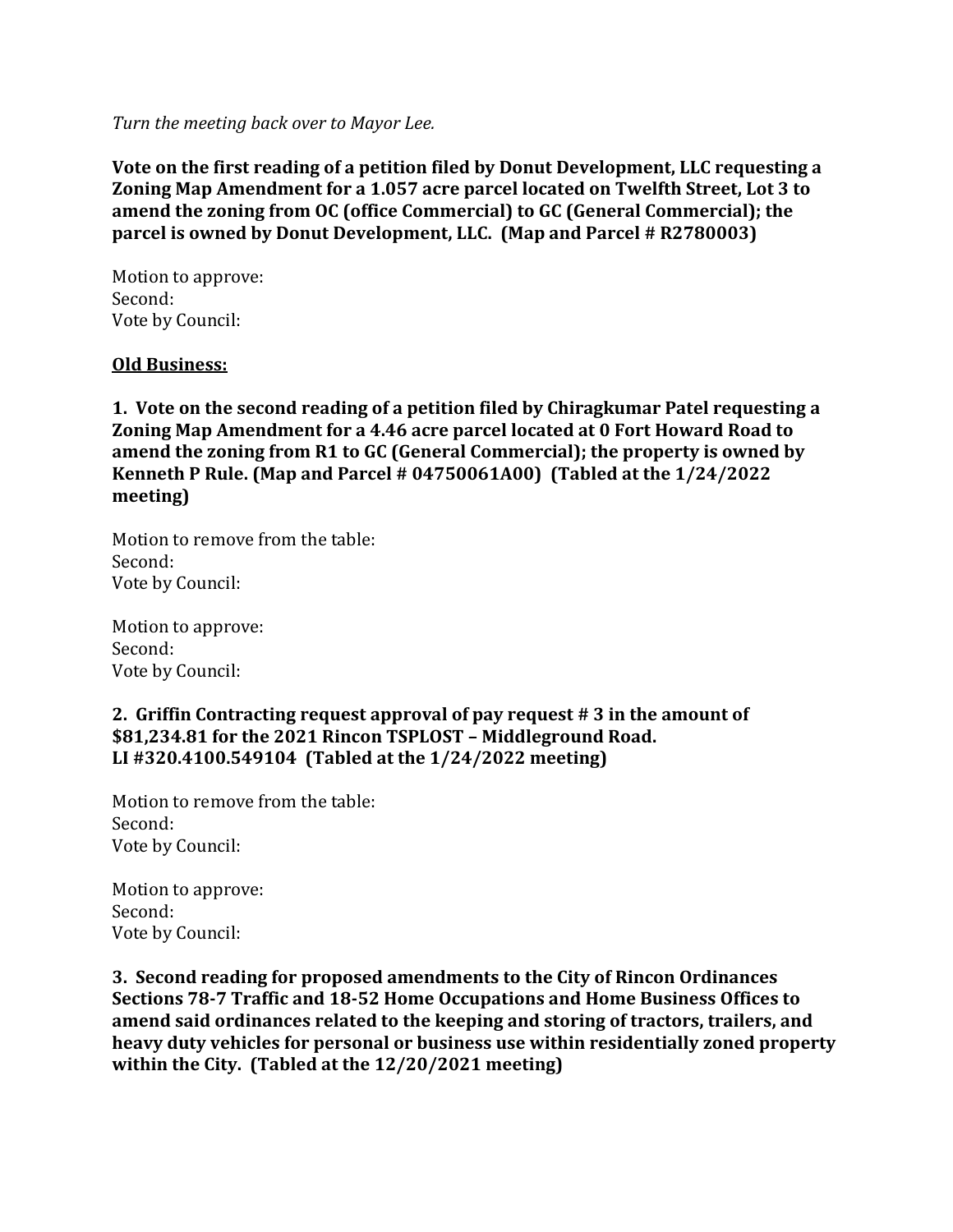Motion to remove from the table: Second: Vote by Council:

Motion to approve: Second: Vote by Council:

### **4. Consideration to accept transfer of sanitation services agreement from Waste Pro of South Carolina, Inc. to Capital Waste Services, LLC.**

Motion to approve: Second: Vote by Council:

**New Business:**

**1. Vote on a request filed by Sampson and Janever Mainor for approval of a Recombination of a 0.41 acre parcel located at 317 Middleground Road, with 0.514 acres being split from a 1.58 acre parcel located at 315 Middleground Road. Making the 0.41 acre parcel 0.924 acres that is owned by Sampson and Janever Mainor and the parcel that is 1.58 acres will be 1.071 acres that is owned by Sampson Manior Sr. (Map and Parcel # R2030005D00 & R2030005)**

Motion to approve: Second: Vote by Council:

### **2. Request approval of the annual maintenance contract with Utility Service Co. Inc. for Well #5. LI #505.4440.521200**

Motion to approve: Second: Vote by Council:

# **3. Request approval of water tank maintenance on the Lisa Street Tank and Well #5 Tank. LI #505.4440.522200**

Motion to approve: Second: Vote by Council:

# **4. Request approval to purchase 30 grinder pumps from Grainger in the amount of \$27,158.40. LI #506.4325.542107**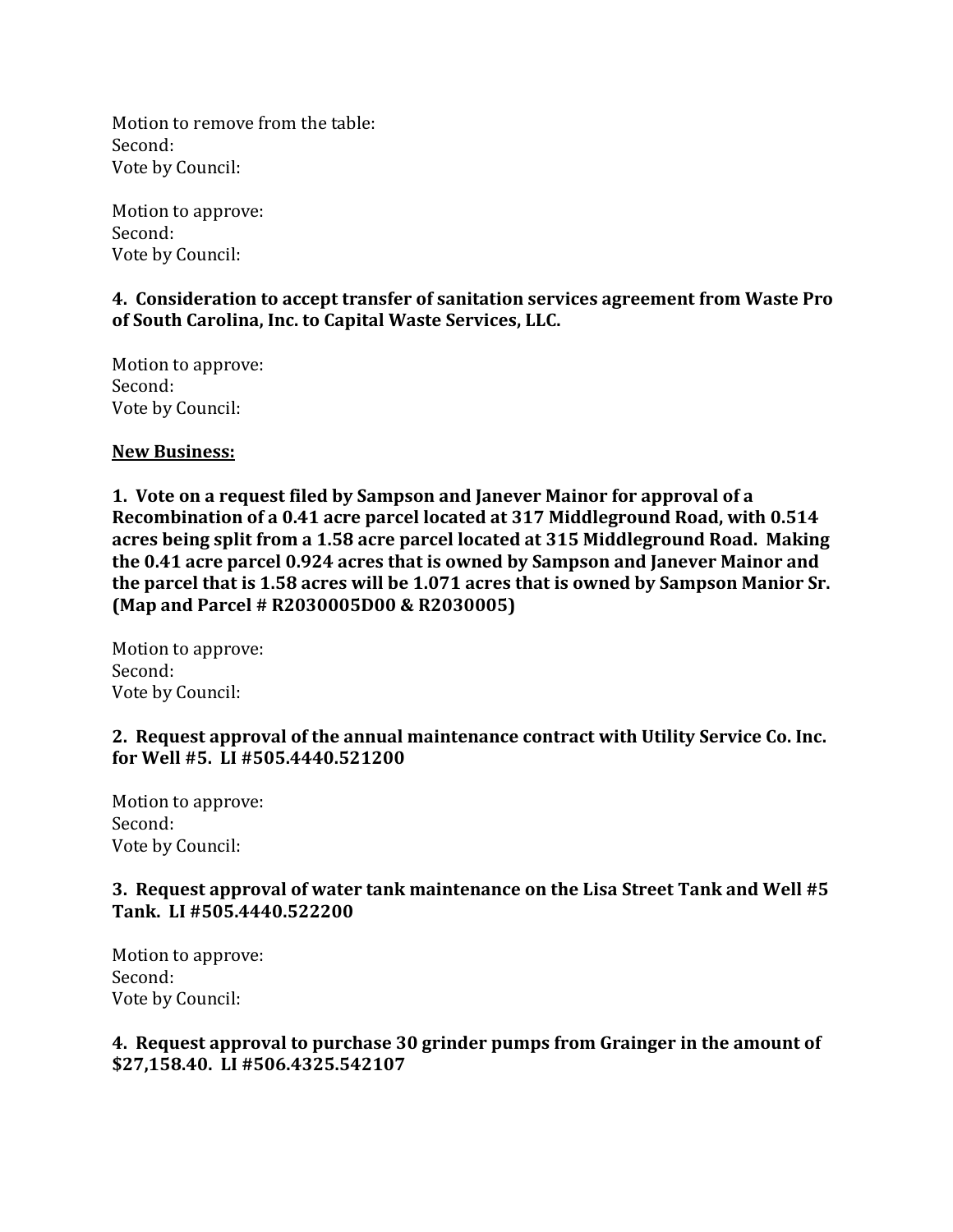Motion to approve: Second: Vote by Council:

**5. Request approval to purchase a replacement pump for the Pine Manor Lift Station from Pro Pump Solutions, Inc in the amount of \$8,156.50. LI #320.4325.541401**

Motion to approve: Second: Vote by Council:

**6. Request approval to purchase Baseball/Softball equipment from Thompson's Sport Shop in the amount of \$23,813.00.**

Motion to approve: Second: Vote by Council:

#### **7. Request approval to purchase backstop padding from The Windscreen Factory in the amount of \$24,970.00.**

Motion to approve: Second: Vote by Council:

# **8. Request approval to contract with All American Petting Zoo and Pig Races in the amount of \$20,500.00 for the Rincon Spring Fair.**

Motion to approve: Second: Vote by Council:

### **9. Request approval to contract with the Fearless Florez for the Rincon Spring Fair.**

Motion to approve: Second: Vote by Council:

# **10. Request approval to Purchase a 2021 Ford F-150 from Brannen Motor Company in the amount of \$33,400.00. LI #100.3200.541107**

Motion to approve: Second: Vote by Council: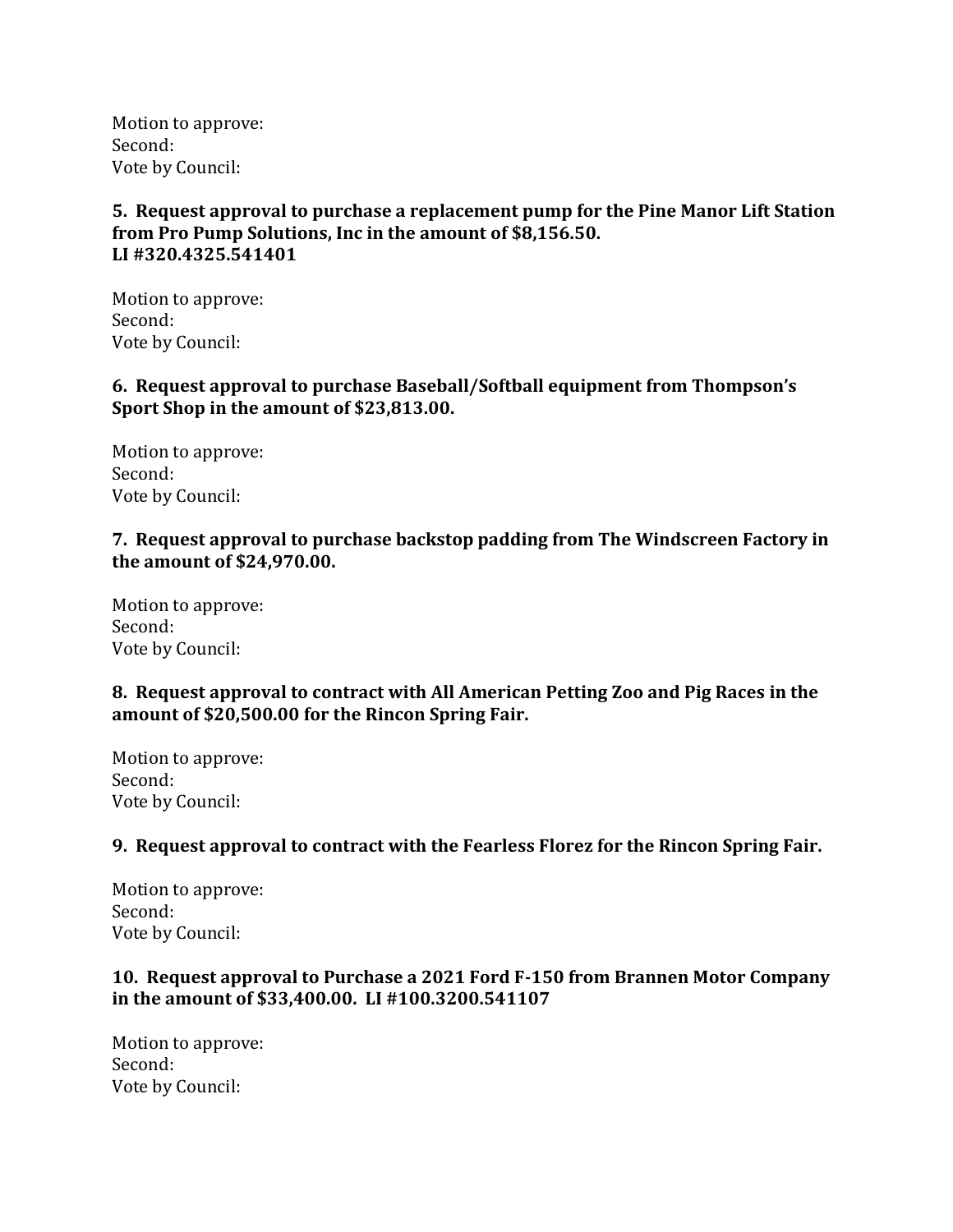**11. Request the approval to contract with Blue Line Solutions to install Automated Speed Enforcement Technology (ASET) in the Rincon Elementary school zone on Fort Howard Road and the Rincon Learning Center school zone on North Columbia Avenue.**

Motion to approve: Second: Vote by Council:

# **12. Request approval to surplus vehicles from the Fire Department.**

Motion to approve: Second: Vote by Council:

### **13. Request approval of a resolution requesting the Georgia Legislature to create one or more Community Improvement Districts within the City of Rincon.**

Motion to approve: Second: Vote by Council:

### **14. Administrative Reports:**

(b) City Engineer (h) Wastewater (c) Chief of Police (i) Finance (d) Fire Department (i) Lost Plantation (e) Building/Zoning Dept. (k) Mayor and Council (f) Recreation Dept.

(a) City Manager (g) Water/Sewer/Public Works

### **15. Executive session to discuss personnel, pending litigation, attorney client privilege, and real estate.**

Motion: Second: Vote by Council:

Motion to return to meeting: Second: Vote by Council: